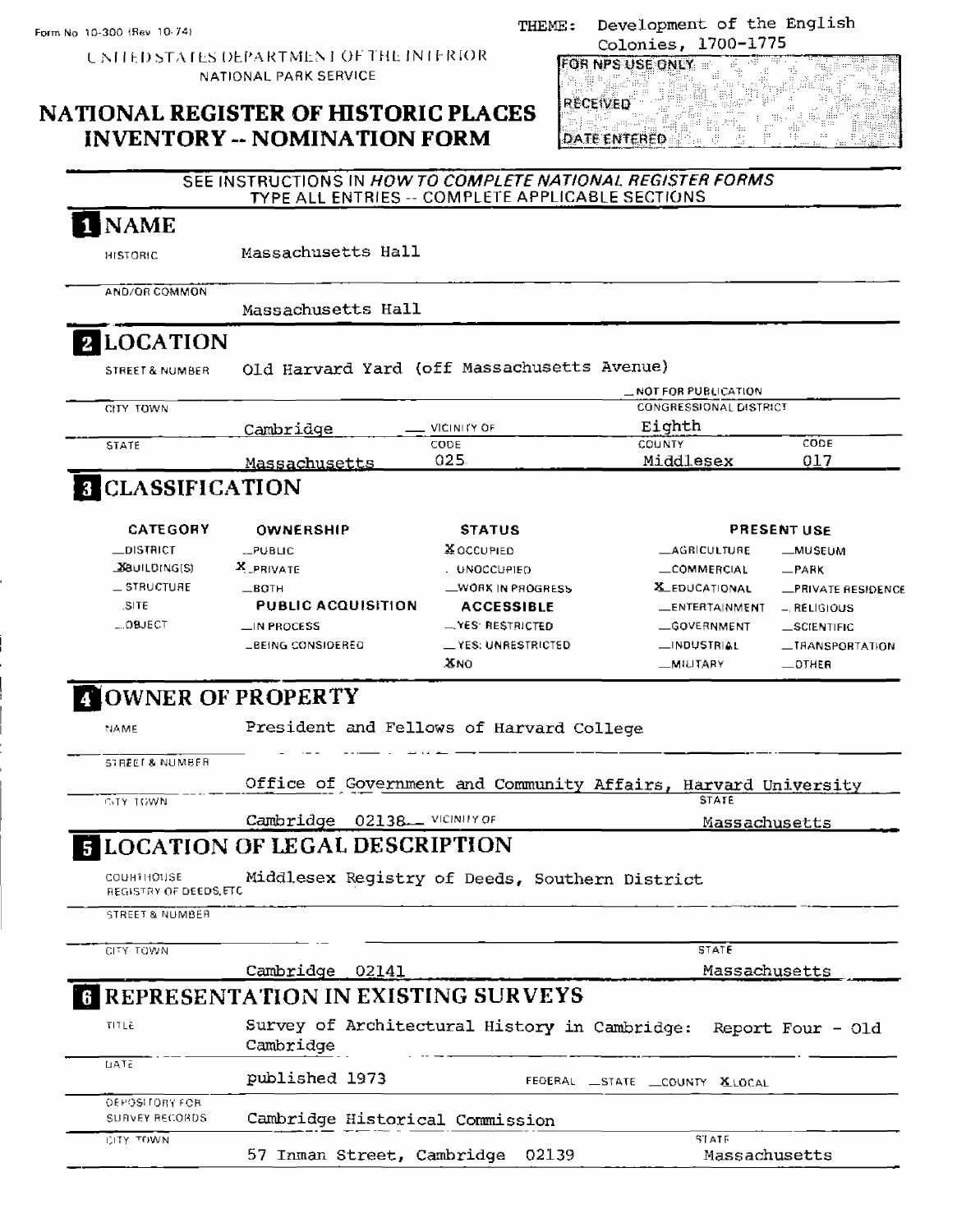

|                                                                                                |                   | <b>CONDITION</b>     | <b>CHECK ONE</b>  | <b>CHECK ONE</b>      |  |
|------------------------------------------------------------------------------------------------|-------------------|----------------------|-------------------|-----------------------|--|
| <b>XALTERED</b><br>MOVED<br>DATE.<br>$\equiv$ RUINS<br>$\equiv$ GOOD<br>_UNEXPOSED<br>$-$ FAIR | <b>XEXCELLENT</b> | <b>_DETERIORATED</b> | <b>LUNALTERED</b> | <b>XORIGINAL SITE</b> |  |

DESCRIBETHE PRESENT AND ORIGINAL (IF KNOWN) PHYSICAL APPEARANCE

Massachusetts Hall stands near Massachusetts Avenue on the western side of the Old Yard, the original campus of Harvard College. Its long front facade faces north toward nearby Harvard Hall (built 1764; enlarged 1842 and 1870). At its rear and set at right angles to it are Straus and Matthews Halls (both 19th century). Near the western end of Massachusetts Hall is the Johnson Gate, an imposing neo-Georgian structure designed by McKim, Mead and White and erected in 1889.

Early Georgian in style, Massachusetts Hall is a simple rectangular building measuring approximately 95 by 40 feet (12 by 4 bays); it is three stories high with a fourth under the broad gambrel roof. The roof is broken by dormers on its lower front and rear slopes and by six interior chimneys arranged in pairs at the center and at either end of the building. Those at the ends are connected by parapets and shaped by recessed channels on their outer faces. The break of the gambrel is marked by wooden balustrades which run along either side of the roof between the parapets.

The walls of Massachusetts Hall are plainly treated, marked only by brick belt courses between stories; the brick masonry is laid in English bond below the watertable and in Flemish bond above, except at the ends where there is a mixture of English and common bonds. Windows in the building are 12/12 sash with the exception of those in the center two bays on the front and rear facades, which have 6 lights over 6 in a vertical arrangement. Entrances consist of panelled doors topped by five-light transoms in simple molded surrounds; those on the front and rear facades are surmounted by full entablatures with projecting cornices.

Built to serve solely as a dormitory, Massachusetts Hall originally followed a two-entry plan with no connection between entries on the individual floors; however, the interior plan of the building has been altered repeatedly (see significance). The most recent changes were made in 1939 when the first two floors were remodeled to serve as administrative offices. Despite these numerous alterations, a good deal of the 18th century character of the building's interior has been restored, particularly on the ground floor in panelled dados, fireplace surrounds, wide window reveals and interior shutters. The exterior has remained remarkably unaltered and it is in this that the primary architectural significance of the building lies.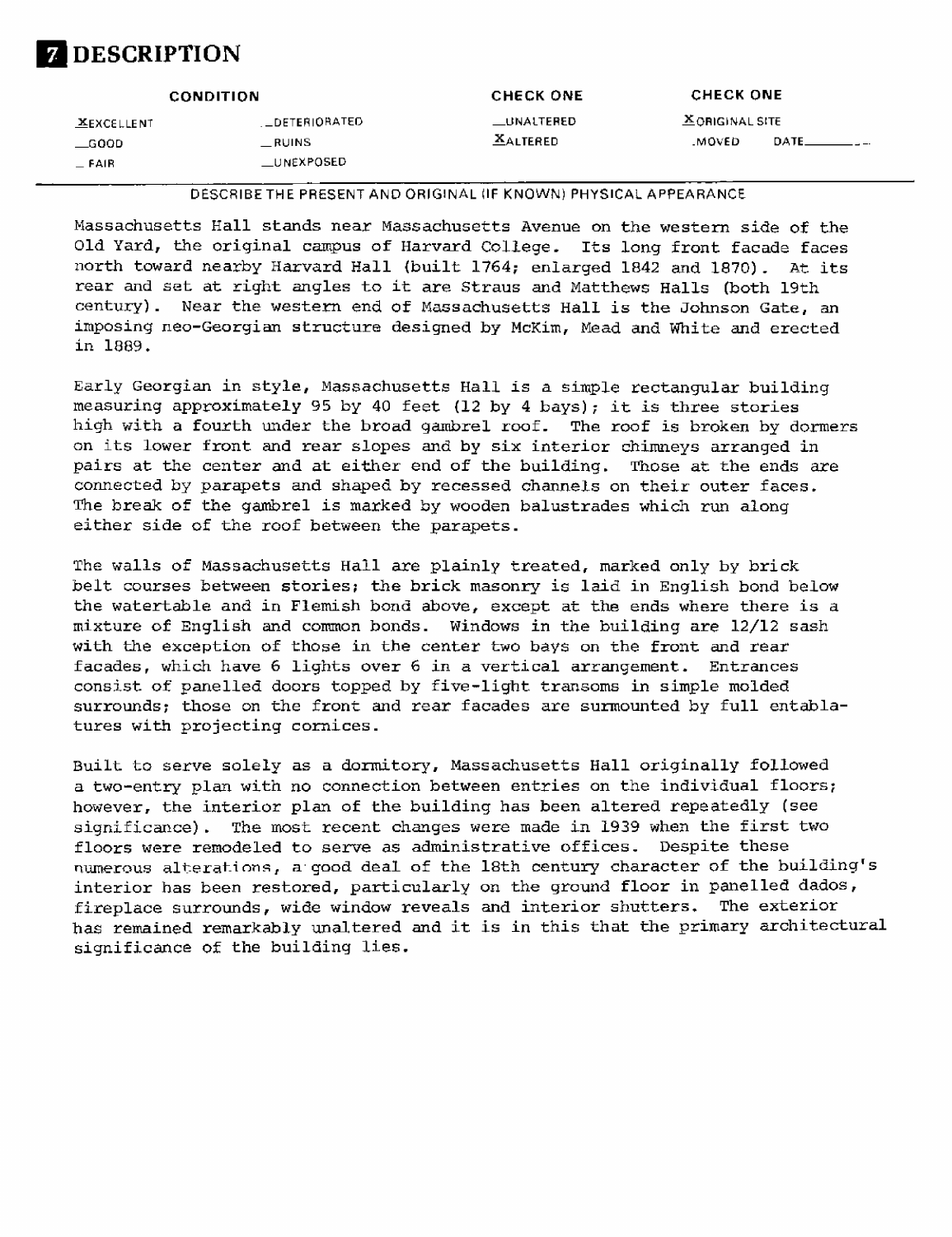

| <b>SPECIFIC DATES</b> | 1718-1720                    | <b>BUILDER/ARCHITECT</b>                         | John Leverett                                     |                     |
|-----------------------|------------------------------|--------------------------------------------------|---------------------------------------------------|---------------------|
|                       |                              | <b>LINVENTION</b>                                | Development of the English Colonies,<br>1700-1775 |                     |
| $-1900$               | $\equiv$ COMMUNICATIONS      | <b>LINDUSTRY</b>                                 | - POLITICS/GOVERNMENT                             | X OTHER (SPECIFY)   |
| $-1800-1899$          | $\equiv$ COMMERCE            | <b>FXPLORATION/SETTLEMENT</b>                    | <b>_PHILOSOPHY</b>                                | _TRANSPORTATION     |
| $241700 + 799$        | ART                          | LENGINEERING                                     | __MUSIC                                           | $\_$ THEATER        |
| $-1600.1699$          | ARCHITECTURE                 | <b>LEDUCATION</b>                                | $-MILITARY$                                       | SOCIAL/HUMANITARIAN |
| $-1500, 1599$         | <b>LAGRICULTURE</b>          | <b>ECONOMICS</b>                                 | <b>LLITERATURE</b>                                | SCULPTURE           |
| . 1400 1499           | $\equiv$ ARCHEOLOGY-HISTORIC | CONSERVATION                                     | $\_$ LAW                                          | $\equiv$ SCIENCE    |
| . PREHISTORIC         | ARCHEOLOGY-PREHISTORIC       | COMMUNITY PLANNING                               | L. LANDSCAPE ARCHITECTURE                         | RELIGION            |
| PERIOD                |                              | AREAS OF SIGNIFICANCE -- CHECK AND JUSTIFY BELOW |                                                   |                     |

#### STATEMENT OF SIGNIFICANCE

Massachusetts Hall, a four-story brick building with gambrel roof, stands just off Massachusetts Avenue on the western side of the Old Yard of Harvard College. Erected in 1718-1720, it is the oldest surviving building of the first Colonial institution for higher learning. As such, it possesses great significance, not only in the history of American education but in the story of the development of England's North American colonies during the 18th century.

Massachusetts Hall now houses administrative offices of Harvard University and, above the second floor, also serves as a freshman dormitory. The restored building, maintained in excellent condition, is not open to the general public.

#### Historical^Background

Harvard College was established in 1636 although it did not receive its name and begin its active existence until two years later. While the founding and early years of the college belong to the seventeenth century, Massachusetts Hall, built in the early years of the 18th century, notably exemplifies the striving for intellectual development and the first groping toward educational liberalism in the century which saw the English colonies become the United States of America. The college was intended primarily to supply clergymen for the colonies but its graduates entered all walks of Colonial life. Its liberal arts course was patterned on that of Oxford and Cambridge and both of those institutions recognized Harvard degrees. The college was the site of the first laboratory for experimental physics prior to the Revolution and it developed a strong curriculum in mathematics and physical sciences. While most of its students in the eighteenth century were from New England, the college rolls show a scattering of young men from the other colonies, Bermuda and the West Indies.

Massachusetts Hall was the fifth major building erected for Harvard College and is the oldest of its buildings that survives. The structure was designed in Early Georgian style by John Leverett, who had become president of the college in 1703; a floor plan attributed to Leverett is preserved in the Harvard University Archives. Some sources indicate that Benjamin Wadsworth, who later became president of the college, was also involved in planning the building. Construction was begun in 1718, after the Massachusetts provincial legislature appropriated  $f_2$  500 for that purpose and was completed two years later.